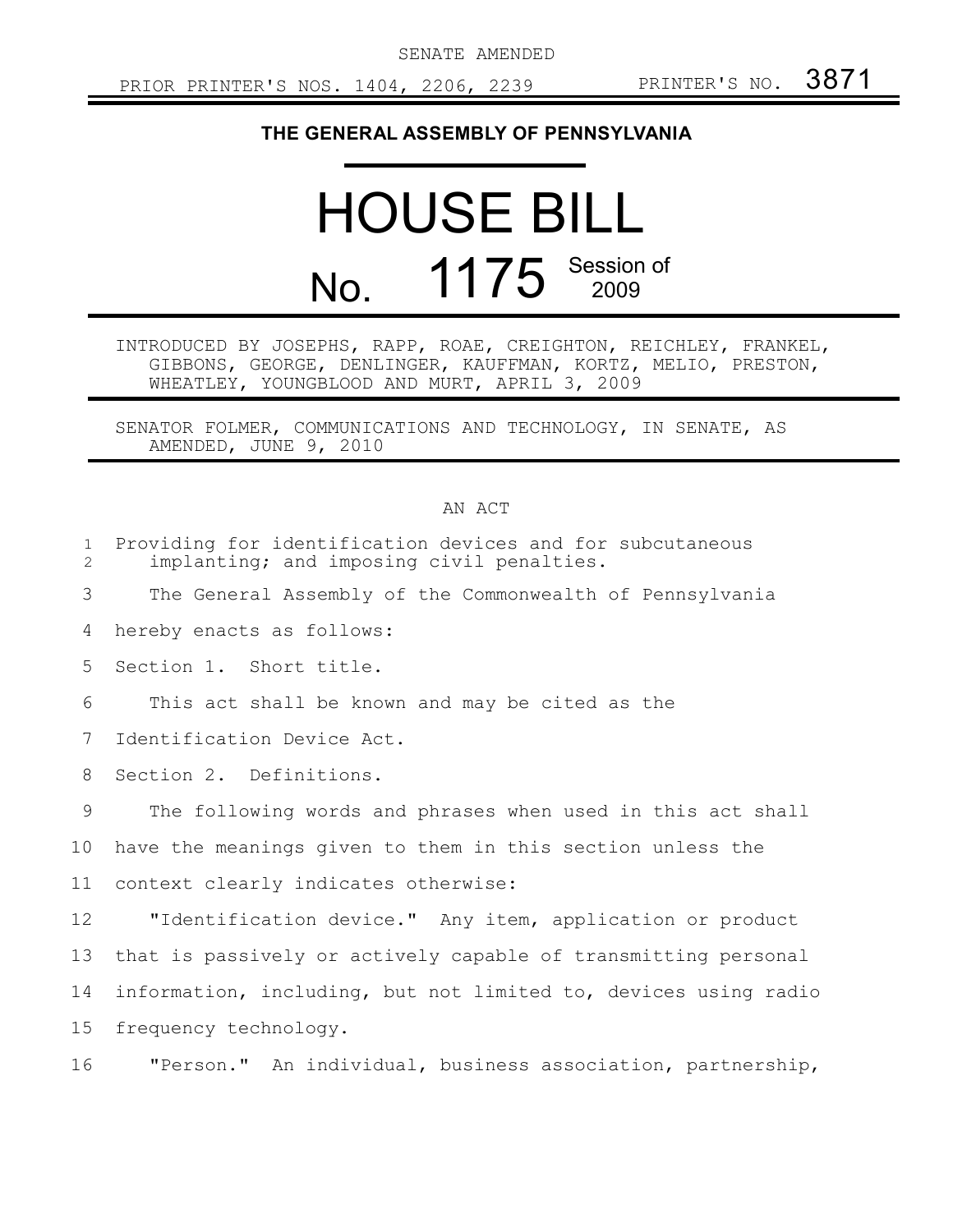limited partnership, corporation, limited liability company, trust, estate, cooperative association or other entity. "Personal information." Includes any of the following data elements to the extent that they are used alone or in conjunction with any other information used to identify an individual: (1) First or last name. (2) Address. (3) Telephone number. (4) E-mail, Internet protocol or Internet website address. (5) Date of birth. (6) Driver's license number or State identification card number. (7) Bank, credit card or other financial institution account number. (8) Any unique personal identifier contained or encoded on a health insurance, health benefit or benefit card or record issued in conjunction with any government-supported aid program. (9) Religion. (10) Ethnicity or nationality. (11) Photograph. (12) Fingerprint or other biometric identifier. (13) Social Security number. (14) Any unique personal identifier. "Require, coerce or compel." Includes physical violence, threat, intimidation, retaliation, the conditioning of any private or public benefit or care on consent to implantation, including employment, promotion or other employment benefit, or 20090HB1175PN3871 - 2 -1 2 3 4 5 6 7 8 9 10 11 12 13 14 15 16 17 18 19 20 21 22 23 24 25 26 27 28 29 30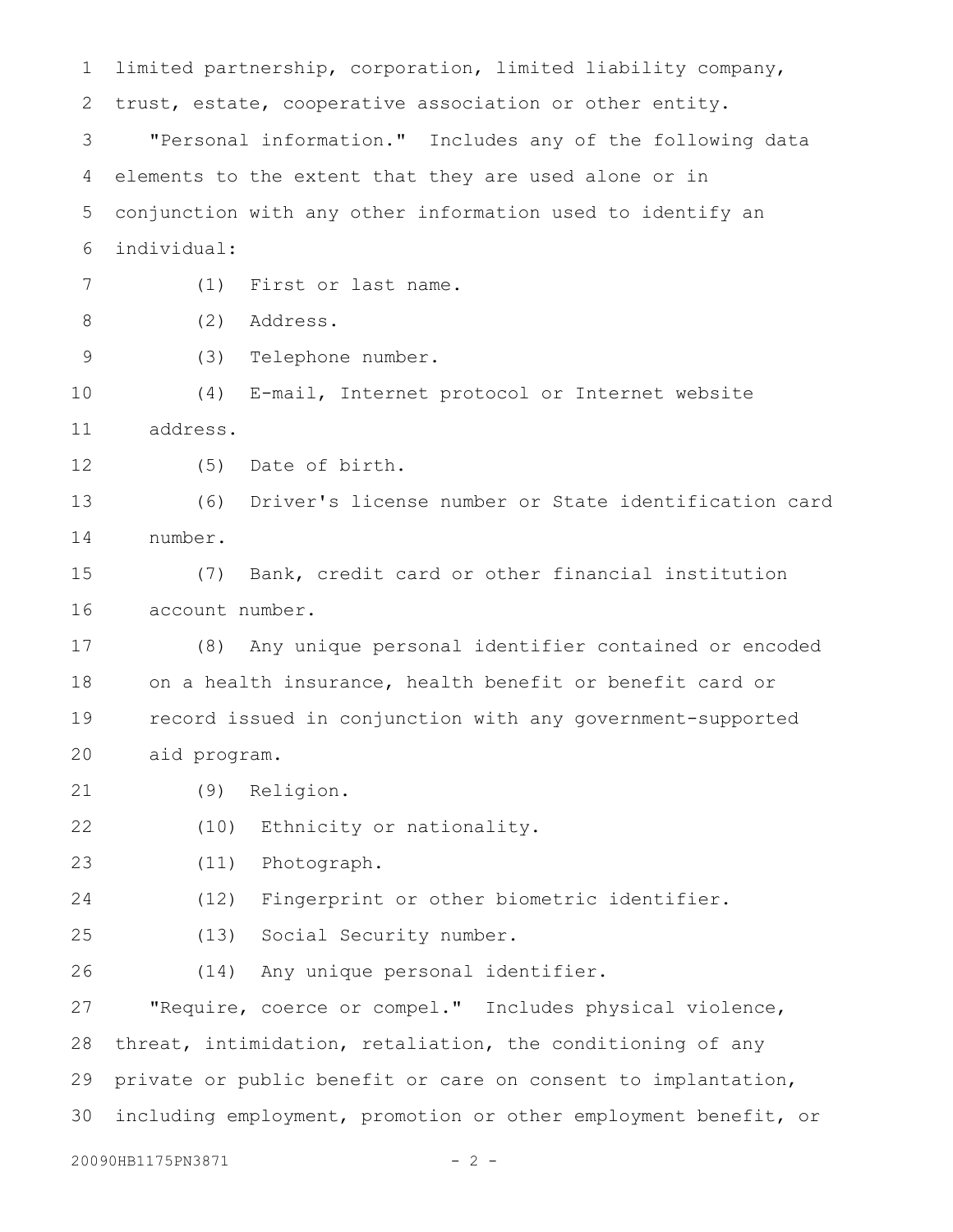by any means that causes a reasonable person of ordinary susceptibilities to acquiesce to implantation when the person otherwise would not. 1 2 3

"Subcutaneous." Existing, performed or introduced under or on the skin. 4 5

Section 3. General rules. 6

(a) Guidelines.--Except as otherwise provided in subsection (b), the THE following guidelines shall apply: 7 8

 $\leftarrow$ 

 $\leftarrow$ 

 $\leftarrow$ 

 $\leftarrow$ 

 $\leftarrow$ 

(1) A person shall not require, coerce or compel any other individual to undergo the subcutaneous implanting of an identification device. 9 10 11

(2) No device shall be implanted or incorporated into the body without the fully informed written consent of the individual. The consent of a guardian, parent or attorney shall not constitute consent. 12 13 14 15

(3) An individual must be at least 18 years of age and of sound mind to undergo implantation of an identification device. 16 17 18

(4) No entity shall use the absence of an identification device as a basis for discrimination for any purpose, including, but not be limited to, housing, employment, voting and medical care. 19 20 21 22

(b) Nonapplicability.--This act shall not apply to any of the following: 23 24

25

26

27

(1) An individual who is ordered by a Federal or State court to be implanted as part of a sentence or as a condition of probation or parole.

(2) An individual who was detained by the Federal Government at a facility located in Cuba during the time 28 29

period beginning September 11, 2001, and ending December 31, 30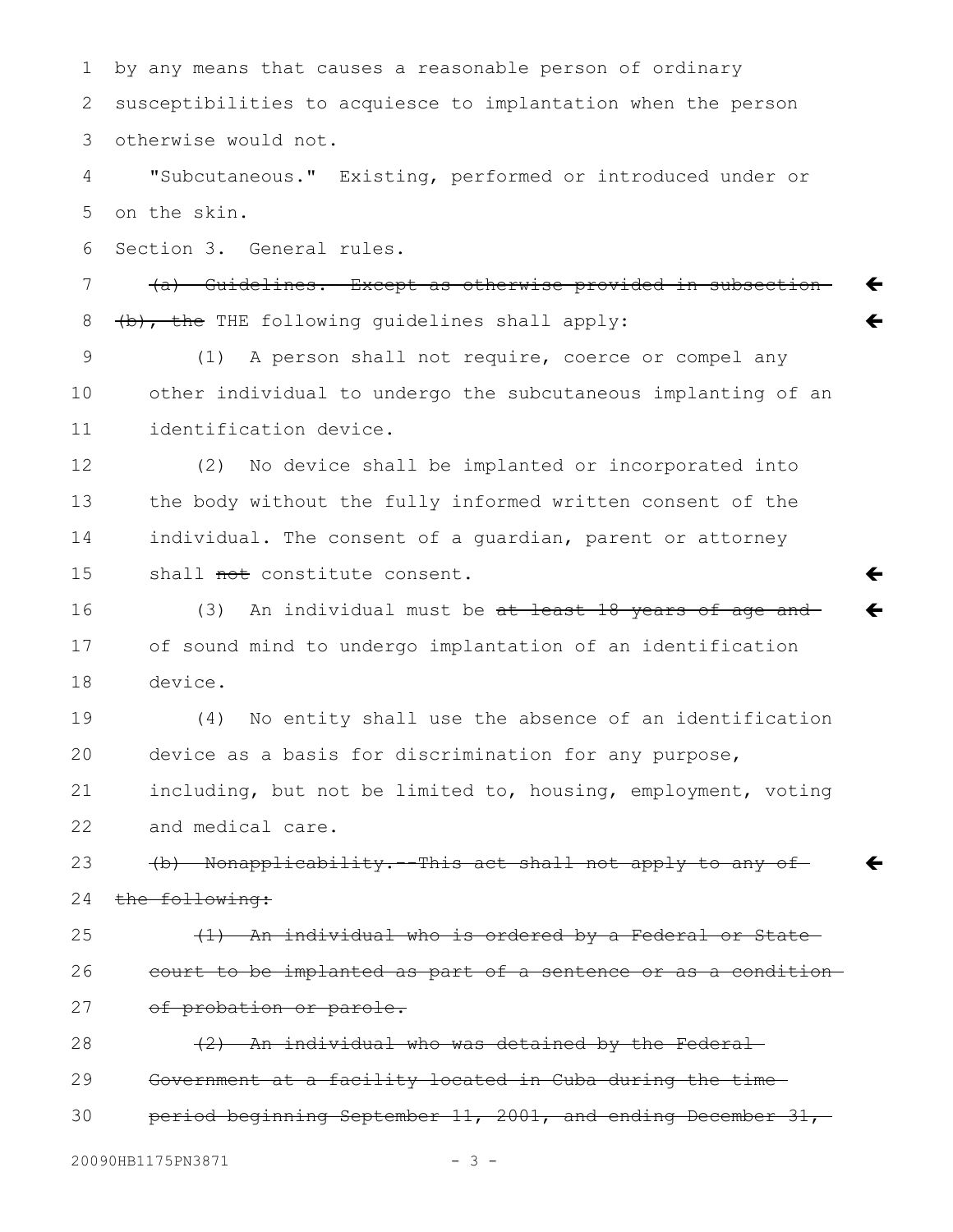2010. 1

Section 4. Penalties. 2

(1) Any person who violates this act is subject to civil penalties of up to \$10,000. The civil penalty shall be no more than \$1,000 for each day the violation continues until the deficiency is corrected. That civil penalty may be assessed and recovered in a civil action brought in any court of competent jurisdiction. The court may also grant a prevailing plaintiff reasonable attorney fees and litigation costs, including, but not limited to, expert witness fees and expenses as part of the costs. 3 4 5 6 7 8 9 10 11

(2) A person who is implanted with a subcutaneous identification device in violation of this act may bring a civil action for actual damages, compensatory damages, punitive damages, injunctive relief, any combination of those or any other appropriate relief. 12 13 14 15 16

(3) Punitive damages may also be awarded upon proof of the defendant's malice, oppression, fraud or duress in requiring, coercing or compelling the plaintiff to undergo the subcutaneous implanting of an identification device. Section 5. Limitations. 17 18 19 20 21

(1) An action brought pursuant to this section shall be commenced within three years of the date upon which the identification device was implanted. 22 23 24

(2) If the victim was a dependent adult or minor when the implantation occurred, actions brought pursuant to this section shall be commenced within three years after the date the plaintiff, or the plaintiff's guardian or parent, discovered or reasonably should have discovered the implant, or within eight years after the plaintiff attains the age of 25 26 27 28 29 30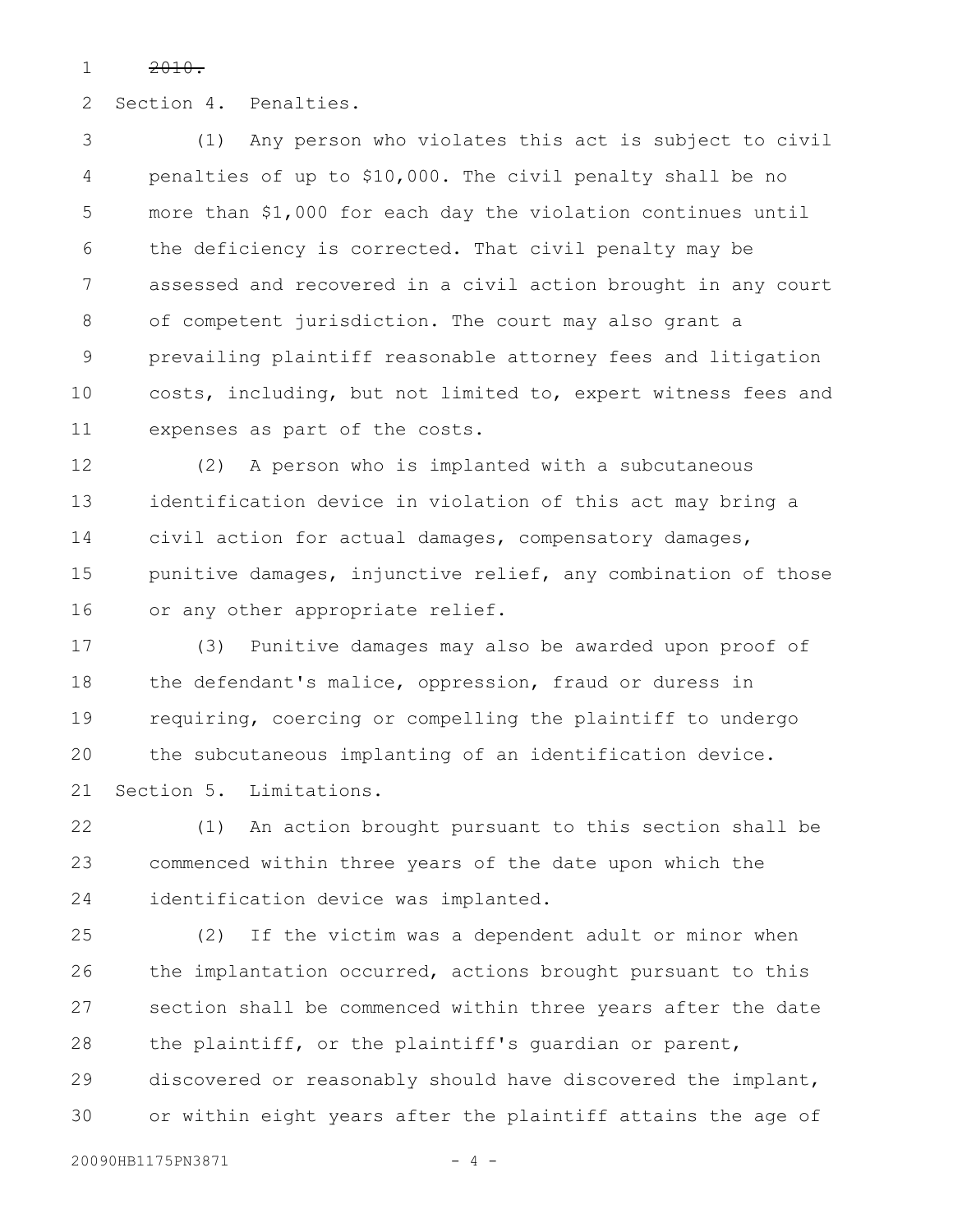majority, whichever date occurs later. 1

(3) The statute of limitations shall not run against a dependent adult or minor plaintiff simply because a guardian ad litem has been appointed. A guardian ad litem's failure to bring a plaintiff's action within the applicable limitation period will not prejudice the plaintiff's right to do so. 2 3 4 5 6

(4) A defendant is estopped to assert a defense of the statute of limitations when the expiration of the statute is due to conduct by the defendant inducing the plaintiff to delay filing of the action, or due to threats made by the defendant causing duress upon the plaintiff. 7 8 9 10 11

Section 6. Restitution. 12

Any restitution paid by the defendant to the victim shall be credited against any judgment, award or settlement obtained pursuant to this section. Any judgment, award or settlement obtained pursuant to an action under this section shall be subject to the provisions of 42 Pa.C.S. (relating to Judiciary and Judicial Procedure). 13 14 15 16 17 18

Section 7. Privacy. 19

The provisions of this act shall be liberally construed so as to protect privacy and bodily integrity. 20 21

Section 8. Independent action. 22

Actions brought pursuant to this act are independent of any other actions, remedies or procedures that may be available to an aggrieved party pursuant to any other law. 23 24 25

Section 9. Existing law. 26

Except for section  $3(A)$  (3), this THIS act shall not in any way modify existing statutory or case law regarding the rights of parents or guardians, the rights of children or minors or the rights of dependent adults. 27 28 29 30

 $\leftarrow$